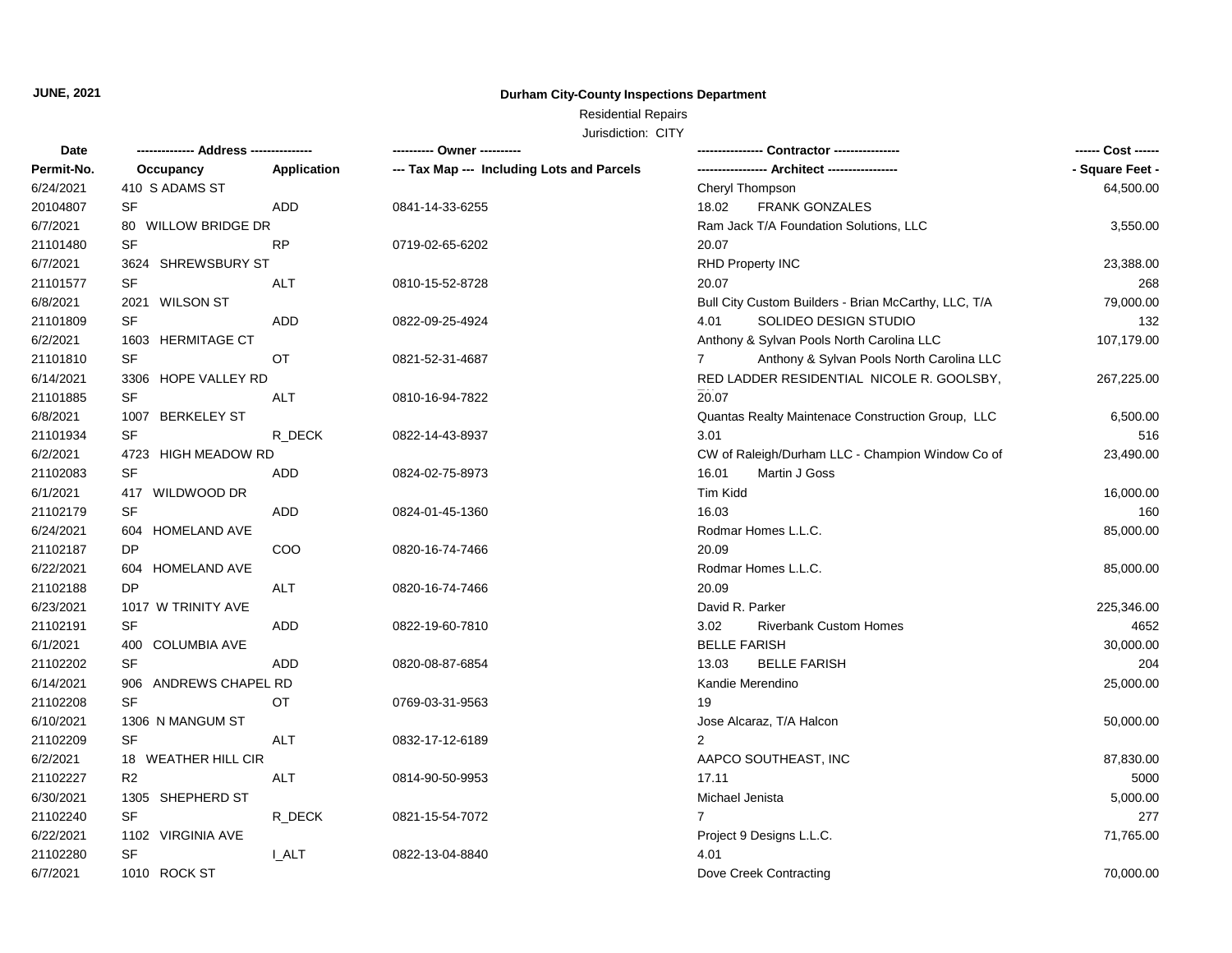#### **Durham City-County Inspections Department**

# Residential Repairs

| Date       |                     |             | ---------- Owner ----------                |                                                     | ------ Cost ------ |
|------------|---------------------|-------------|--------------------------------------------|-----------------------------------------------------|--------------------|
| Permit-No. | Occupancy           | Application | --- Tax Map --- Including Lots and Parcels |                                                     | - Square Feet -    |
| 21102306   | SF                  | ADD         | 0821-10-45-5602                            | 5                                                   | 380                |
| 6/22/2021  | 1319 WHITE BEACH LN |             |                                            | JESSICA VOOGT                                       | 2,500.00           |
| 21102327   | <b>SF</b>           | R DECK      | 0769-60-19-1095                            | 19.00                                               |                    |
| 6/10/2021  | 119 PEBBLESTONE DR  |             |                                            | L. DALE FREEMAN                                     | 8,800.00           |
| 21102357   | <b>SF</b>           | ОT          | 0851-02-58-3840                            | 18.04                                               | 378                |
| 6/7/2021   | 3 WHITE WILLOW CT   |             |                                            | JDAD LLC DBA RENEW RENOVATIONS & REPAIRS            | 15,000.00          |
| 21102428   | SF                  | ADD         | 0860-01-16-8195                            | 18.05                                               |                    |
| 6/7/2021   | 2810 PINETREE CT    |             |                                            | <b>STEPHEN MILLS</b>                                | 20,000.00          |
| 21102441   | <b>SF</b>           | <b>ALT</b>  | 0813-12-95-6066                            | 17.05                                               | 314                |
| 6/28/2021  | 103 LANDRETH CT     |             |                                            | Perry Perdue                                        | 27,000.00          |
| 21102494   | <b>SF</b>           | ADD         | 0728-03-21-2607                            | 20.12                                               | 224                |
| 6/17/2021  | 1503 WOODLAND DR    |             |                                            | Ram Jack T/A Foundation Solutions, LLC              | 7,000.00           |
| 21102499   | SF                  | <b>RP</b>   | 0822-16-84-2611                            | 3.02                                                |                    |
| 6/8/2021   | 609 PRIMITIVE ST    |             |                                            | <b>JASON RAY</b>                                    | 125,000.00         |
| 21102500   | SF                  | ADD         | 0831-05-27-1764                            | 11                                                  | 380                |
| 6/24/2021  | 1410 ARNETTE AVE    |             |                                            | Rawlings Contracting LLC                            | 50,000.00          |
| 21102524   | <b>SF</b>           | OT          | 0821-15-53-1393                            | $\overline{7}$                                      | 176                |
| 6/16/2021  | 1119 N ROXBORO ST   |             |                                            | David R. Parker                                     | 315,549.00         |
| 21102527   | SF                  | OT          | 0831-05-19-4853                            | <b>Riverbank Custom Homes</b><br>8.02               | 710                |
| 6/11/2021  | 1019 WELLS ST       |             |                                            | <b>Richard Knott</b>                                | 20,000.00          |
| 21102529   | <b>SF</b>           | <b>ADD</b>  | 0821-14-43-8553                            | Flock Design and Architecture, PLLC<br>$\mathbf{7}$ | 180                |
| 6/3/2021   | 2203 MEADOWCREEK DR |             |                                            | Elliott Construction LLC, H.                        | 45,000.00          |
| 21102532   | <b>SF</b>           | R DECK      | 0814-60-90-4929                            | 17.07<br>Elliott Construction LLC, H.               |                    |
| 6/22/2021  | 1505 ACADIA ST      |             |                                            | Ed Hubbell                                          | 97,097.00          |
| 21102538   | <b>SF</b>           | <b>RP</b>   | 0832-13-13-1703                            | 2                                                   |                    |
| 6/10/2021  | 20 SUNRISE PL       |             |                                            | Sierra Structures, Inc.                             | 7,430.00           |
| 21102539   | <b>SF</b>           | ADD         | 0812-03-04-3183                            | 17.06<br>Sierra Structures, Inc.                    |                    |
| 6/22/2021  | 5 KITCHNER CT       |             |                                            | Sierra Structures, Inc.                             | 36,900.00          |
| 21102541   | <b>SF</b>           | <b>ADD</b>  | 0803-04-93-5530                            | 17.07<br>Sierra Structures, Inc.                    | 264                |
| 6/2/2021   | 8 BROOKSIDE PL      |             |                                            | MORRIS CONSTRUCTION, INC., J.D.                     | 50,000.00          |
| 21102573   | SF                  | ADD         | 0813-04-53-1589                            | 17.07                                               |                    |
| 6/1/2021   | 715 CHANDLER RD     |             |                                            | HABITAT FOR HUMANITY OF DURHAM INC.                 | 52,000.00          |
| 21102576   | <b>SF</b>           | <b>RP</b>   | 0841-02-97-6450                            | 18.02<br>HABITAT FOR HUMANITY OF DURHAM INC.        |                    |
| 6/7/2021   | 1923 PENNYPACKER LN |             |                                            | <b>THOMAS MUSCUTT</b>                               | 1,500.00           |
| 21102579   | <b>SF</b>           | OT          | 0850-03-40-5799                            | 18.08                                               |                    |
| 6/1/2021   | 2007 ENGLEWOOD AVE  |             |                                            | <b>Little Corner Construction</b>                   | 400,000.00         |
| 21102581   | <b>SF</b>           | ADD         | 0822-14-24-9531                            | 4.02                                                | 761                |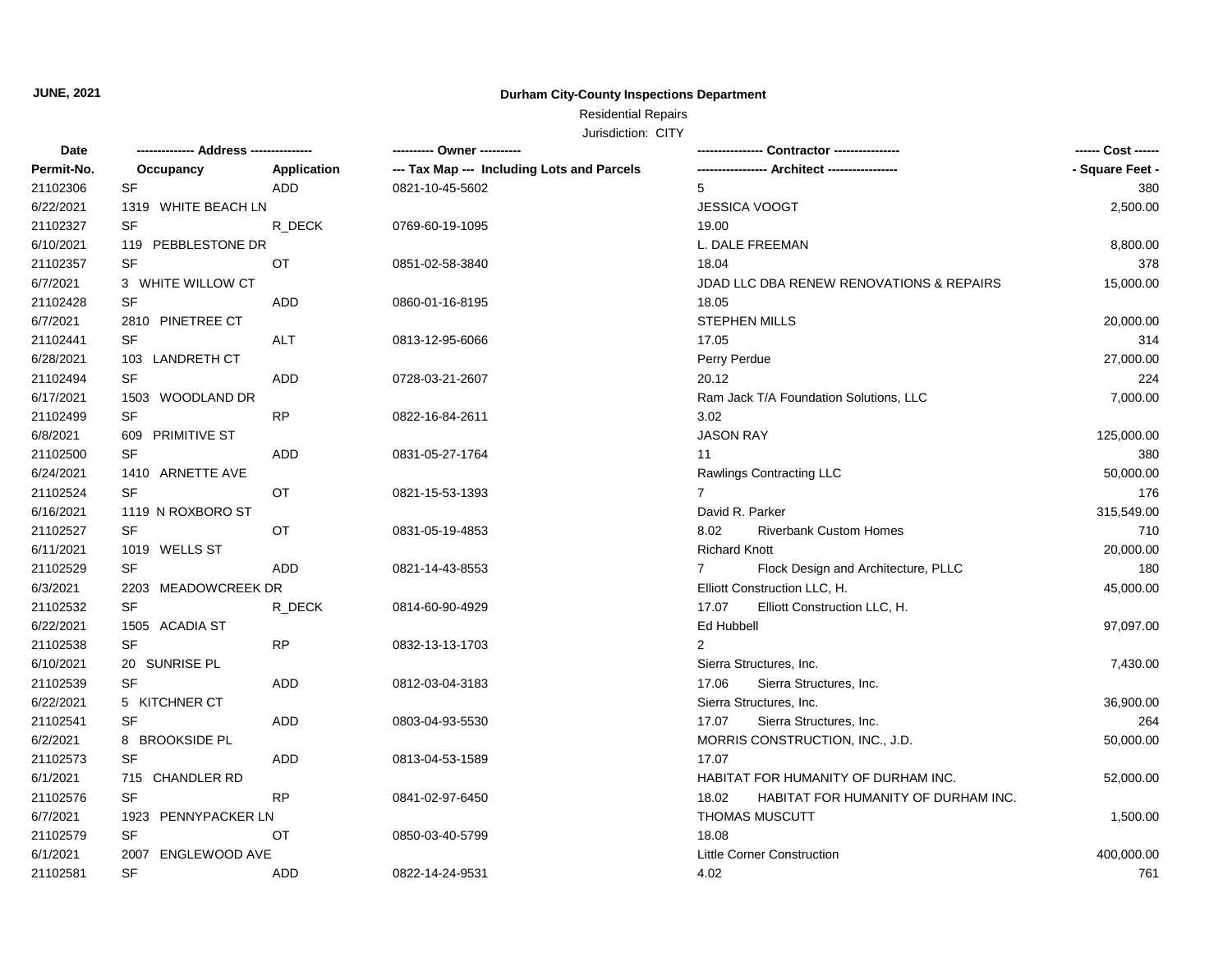#### **Durham City-County Inspections Department**

# Residential Repairs

| Date       |                           |             | ---------- Owner ----------                |                                              | ------ Cost ------ |
|------------|---------------------------|-------------|--------------------------------------------|----------------------------------------------|--------------------|
| Permit-No. | Occupancy                 | Application | --- Tax Map --- Including Lots and Parcels |                                              | - Square Feet -    |
| 6/9/2021   | 4212 HOLT SCHOOL RD       |             |                                            | EMERALD ENERGY LLC.                          | 27,000.00          |
| 21102587   | <b>SF</b>                 | ALT         | 0824-20-80-0425                            | 17.10                                        |                    |
| 6/16/2021  | 101 W CLUB BLVD           |             |                                            | <b>BIGDREAM BUILDERS LLC</b>                 | 58,000.00          |
| 21102601   | SF                        | I ALT       | 0832-09-15-6988                            | 1.02                                         |                    |
| 6/24/2021  | 21 OAK DR                 |             |                                            | Pruitt Building Co.                          | 772,500.00         |
| 21102620   | SF                        | ADD         | 0821-18-41-5279                            | <b>Ward Design</b><br>$\overline{7}$         | 5559               |
| 6/16/2021  | 826 ROANE ST              |             |                                            | TRIANA GUNTHER URREA                         | 23,660.00          |
| 21102626   | <b>SF</b>                 | OT          | 0842-17-21-3279                            | 18.01                                        |                    |
| 6/17/2021  | 2825 SKYBROOK LN          |             |                                            | ION DEVELOPER LLC                            | 5,100.00           |
| 21102635   | <b>SF</b>                 | ADD         | 0759-03-01-4831                            | 20.14                                        |                    |
| 6/10/2021  | 12 ONELUSKA DR            |             |                                            | S & R General Contracting                    | 38,700.00          |
| 21102645   | <b>SF</b>                 | I ALT       | 0812-01-29-7464                            | 17.07                                        |                    |
| 6/1/2021   | 4606 ANGIER AVE           |             |                                            | ROBERT PAGE                                  | 17,035.50          |
| 21102652   | SF                        | OT          | 0759-01-16-2937                            | 18.05                                        |                    |
| 6/7/2021   | 3 NIGHT HERON CT          |             |                                            | Marc Jones Construction LLC DBA Sunpro Solar | 43,651.00          |
| 21102658   | <b>SF</b>                 | <b>ALT</b>  | 0800-69-12-4134                            | 20.17                                        |                    |
| 6/1/2021   | 1014 CHANCELLORS RIDGE DR |             |                                            | CHAPEL HILL CONSTRUCTION                     | 29,850.00          |
| 21102661   | SF                        | R_DECK      | 0717-02-57-4929                            | 20.12                                        |                    |
| 6/2/2021   | 3440 GLASSON ST           |             |                                            | Haskell Building L.L.C.                      | 66,430.00          |
| 21102674   | R <sub>2</sub>            | <b>RP</b>   | 0812-06-20-7495.L01                        | 15.02<br>PINNACLE ARCHITECTURE, P.A.         | 9440               |
| 6/2/2021   | 3418 MORDECAI ST          |             |                                            | Haskell Building L.L.C.                      | 69,430.00          |
| 21102679   | R <sub>2</sub>            | ALT         | 0812-18-20-6439                            | 15.02<br>PINNACLE ARCHITECTURE, P.A.         | 9440               |
| 6/2/2021   | 3420 MORDECAI ST          |             |                                            | Haskell Building L.L.C.                      | 69,430.00          |
| 21102680   | R <sub>2</sub>            | <b>ALT</b>  | 0812-18-20-6439                            | 15.02                                        | 9440               |
| 6/2/2021   | 1004 CORONA ST            |             |                                            | FG Green Homes, LLC                          | 1,000.00           |
| 21102689   | <b>SF</b>                 | <b>DEM</b>  | 0830-14-19-2131                            | 20.09                                        |                    |
| 6/2/2021   | 3406 MORDECAI ST          |             |                                            | Haskell Building L.L.C.                      | 69,430.00          |
| 21102695   | R <sub>2</sub>            | ALT         | 0812-18-20-6439                            | 15.02<br>PINNACLE ARCHITECTURE, P.A.         | 9474               |
| 6/2/2021   | 3408 MORDECAI ST          |             |                                            | Haskell Building L.L.C.                      | 69,430.00          |
| 21102696   | R2                        | ALT         | 0812-18-20-6439                            | 15.02<br>PINNACLE ARCHITECTURE, P.A.         | 4720               |
| 6/2/2021   | 3419 GLASSON ST           |             |                                            | Haskell Building L.L.C.                      | 69,430.00          |
| 21102697   | R <sub>2</sub>            | <b>ALT</b>  | 0812-18-20-6439                            | 15.02<br>PINNACLE ARCHITECTURE, P.A.         | 9440               |
| 6/2/2021   | 3421 GLASSON ST           |             |                                            | Haskell Building L.L.C.                      | 69,430.00          |
| 21102698   | R <sub>2</sub>            | <b>ALT</b>  | 0812-18-20-6439                            | PINNACLE ARCHITECTURE, P.A.<br>15.02         | 9440               |
| 6/2/2021   | 3437 GLASSON ST           |             |                                            | Haskell Building L.L.C.                      | 69,430.00          |
| 21102699   | R <sub>2</sub>            | ALT         | 0812-18-20-6439                            | PINNACLE ARCHITECTURE, P.A.<br>15.02         | 9440               |
| 6/2/2021   | 3439 GLASSON ST           |             |                                            | Haskell Building L.L.C.                      | 69,430.00          |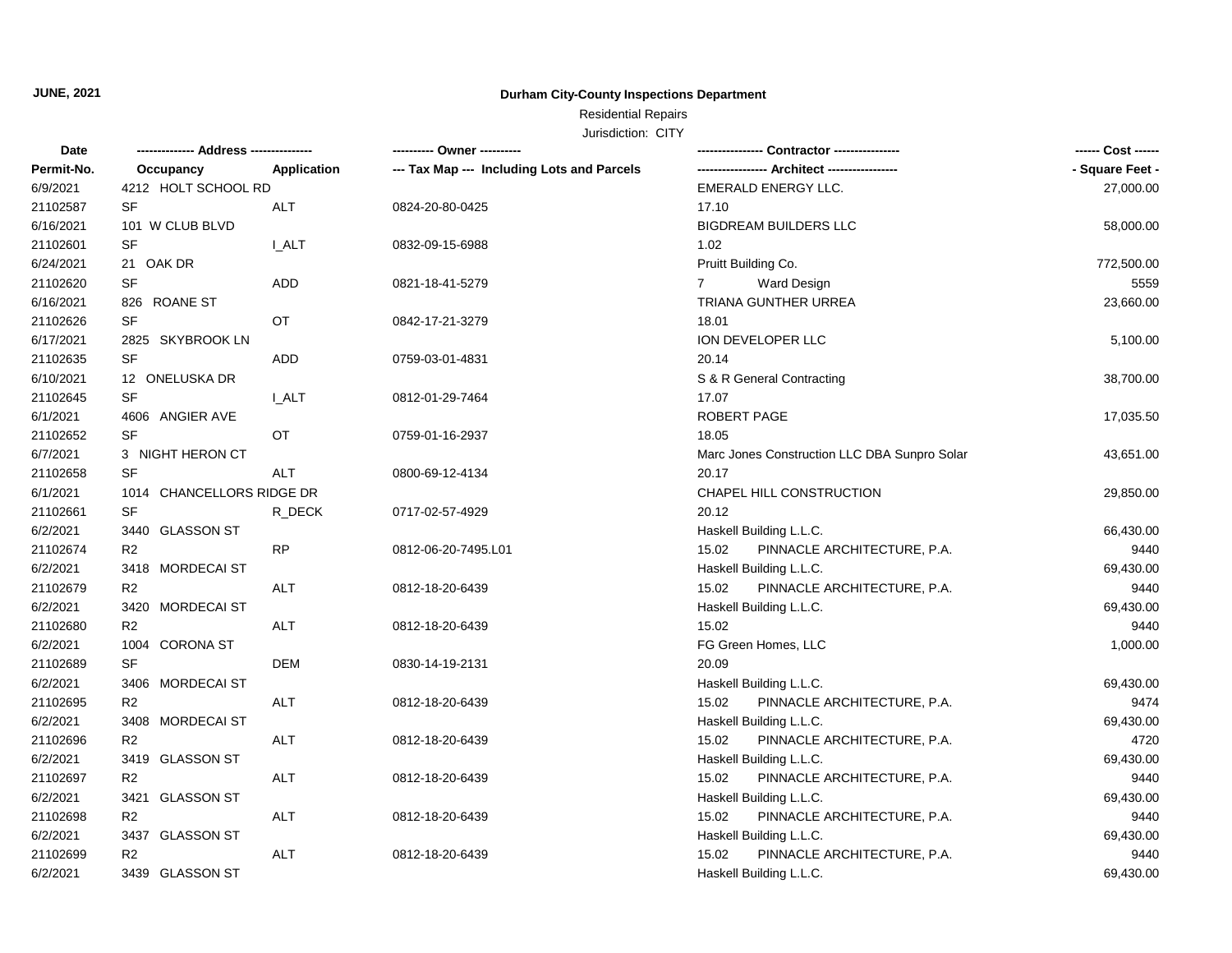#### **Durham City-County Inspections Department**

# Residential Repairs

| Date       | ------------- Address --------------- |                    | ---------- Owner ----------                | Contractor ---------------                  | ------ Cost ------ |
|------------|---------------------------------------|--------------------|--------------------------------------------|---------------------------------------------|--------------------|
| Permit-No. | Occupancy                             | <b>Application</b> | --- Tax Map --- Including Lots and Parcels |                                             | - Square Feet -    |
| 21102700   | R <sub>2</sub>                        | ALT                | 0812-06-20-7495.L01                        | 15.02<br>PINNACLE ARCHITECTURE, P.A.        | 9440               |
| 6/10/2021  | 807 W TRINITY AVE                     |                    |                                            | WESTPOINT DESIGNS, LLC                      | 18,200.00          |
| 21102701   | R <sub>2</sub>                        | <b>I_ALT</b>       | 0822-20-80-2722.082                        | 3.02                                        | 576                |
| 6/1/2021   | 3304 MEDFORD RD                       |                    |                                            | Fred Hammonds                               | 27,500.00          |
| 21102702   | <b>SF</b>                             | ADD                | 0813-04-70-2311                            | 17.05                                       | 576                |
| 6/25/2021  | 5 DAWSON CT                           |                    |                                            | <b>Richard S Hilliard</b>                   | 16,500.00          |
| 21102705   | SF                                    | <b>ADD</b>         | 0850-02-75-3780                            | 18.05<br>Michelle D. Wallace                | 120                |
| 6/10/2021  | 1318 VALLEY RUN                       |                    |                                            | Karsten Poulsen                             | 5,500.00           |
| 21102712   | SF                                    | R_DECK             | 0810-15-54-1418                            | 20.15                                       |                    |
| 6/15/2021  | 1802 ROUND ROCK BLVD                  |                    |                                            | NC Solar Now                                | 18,900.00          |
| 21102732   | SF                                    | ALT                | 0850-03-32-6714                            | 18.05                                       |                    |
| 6/2/2021   | 1407 EVELYN ST                        |                    |                                            | <b>MAHESH SRINIVASAIAH</b>                  | 25,000.00          |
| 21102736   | SF                                    | ALT                | 0831-07-59-2288                            | 9                                           |                    |
| 6/2/2021   | 403 MONTICELLO AVE                    |                    |                                            | <b>Patrick Mucklow</b>                      | 20,000.00          |
| 21102747   | <b>SF</b>                             | ALT                | 0820-09-17-6401                            | 20.07                                       |                    |
| 6/7/2021   | 148 SOLTERRA WAY                      |                    |                                            | YES SOLAR SOLUTIONS - CATE ASSOCIATES, INC. | 7,365.00           |
| 21102748   | <b>SF</b>                             | <b>ALT</b>         | 0801-03-12-6963                            | 20.17                                       |                    |
| 6/7/2021   | 6811 WINDING ARCH DR                  |                    |                                            | CHAPEL HILL CONSTRUCTION                    | 16,150.00          |
| 21102750   | SF                                    | R_DECK             | 0718-04-93-9632                            | 20.12                                       |                    |
| 6/2/2021   | 308 EDWARD ST                         |                    |                                            | Hershberger, Todd Brindley                  | 180,000.00         |
| 21102756   | <b>SF</b>                             | ALT                | 0832-18-20-5336                            | Four Over One Design                        |                    |
| 6/7/2021   | 3915 STERLING RIDGE LN                |                    |                                            | DESTINY POOL BUILDERS, LLC.                 | 74,137.00          |
| 21102757   | SF                                    | OT                 | 0709-02-97-6077                            | 20.18                                       |                    |
| 6/7/2021   | 9 TEAHOUSE CT                         |                    |                                            | Archadeck of Raleigh Durham                 | 23,020.00          |
| 21102764   | <b>SF</b>                             | R DECK             | 0709-03-03-5852                            | 20.18<br>Wood, Danny O.                     |                    |
| 6/7/2021   | 1826 HIDEAWAY LN                      |                    |                                            | Sierra Structures, Inc.                     | 25,993.00          |
| 21102766   | <b>SF</b>                             | <b>ADD</b>         | 0814-02-88-4313                            | 16.04<br>Sierra Structures, Inc.            |                    |
| 6/7/2021   | 507 SWIFT CREEK XING                  |                    |                                            | LEONARD HERNANDEZ                           | 6,200.00           |
| 21102774   | <b>SF</b>                             | R_DECK             | 0717-02-85-1626                            | 20.12                                       |                    |
| 6/10/2021  | 4 PORTERS GLEN PL                     |                    |                                            | TRIANGLE GREEN BUILD                        | 8,000.00           |
| 21102775   | SF                                    | R_DECK             | 0719-04-92-2818                            | 20.11                                       |                    |
| 6/2/2021   | 3017 BEXLEY AVE                       |                    |                                            | <b>Tice Kitchens and Interiors</b>          | 24,570.00          |
| 21102777   | <b>SF</b>                             | <b>L_ALT</b>       | 0810-12-87-9025                            | 20.15                                       |                    |
| 6/7/2021   | 2610 SARAH AVE                        |                    |                                            | Crabtree Spaces, LLC, G                     | 25,000.00          |
| 21102782   | SF                                    | <b>ADD</b>         | 0821-17-00-0811                            | Kim Jennings<br>6                           |                    |
| 6/16/2021  | 1308 SHAWNEE ST                       |                    |                                            | Hershberger, Todd Brindley                  | 80,000.00          |
| 21102784   | <b>SF</b>                             | <b>ADD</b>         | 0832-17-21-1170                            | 2                                           | 224                |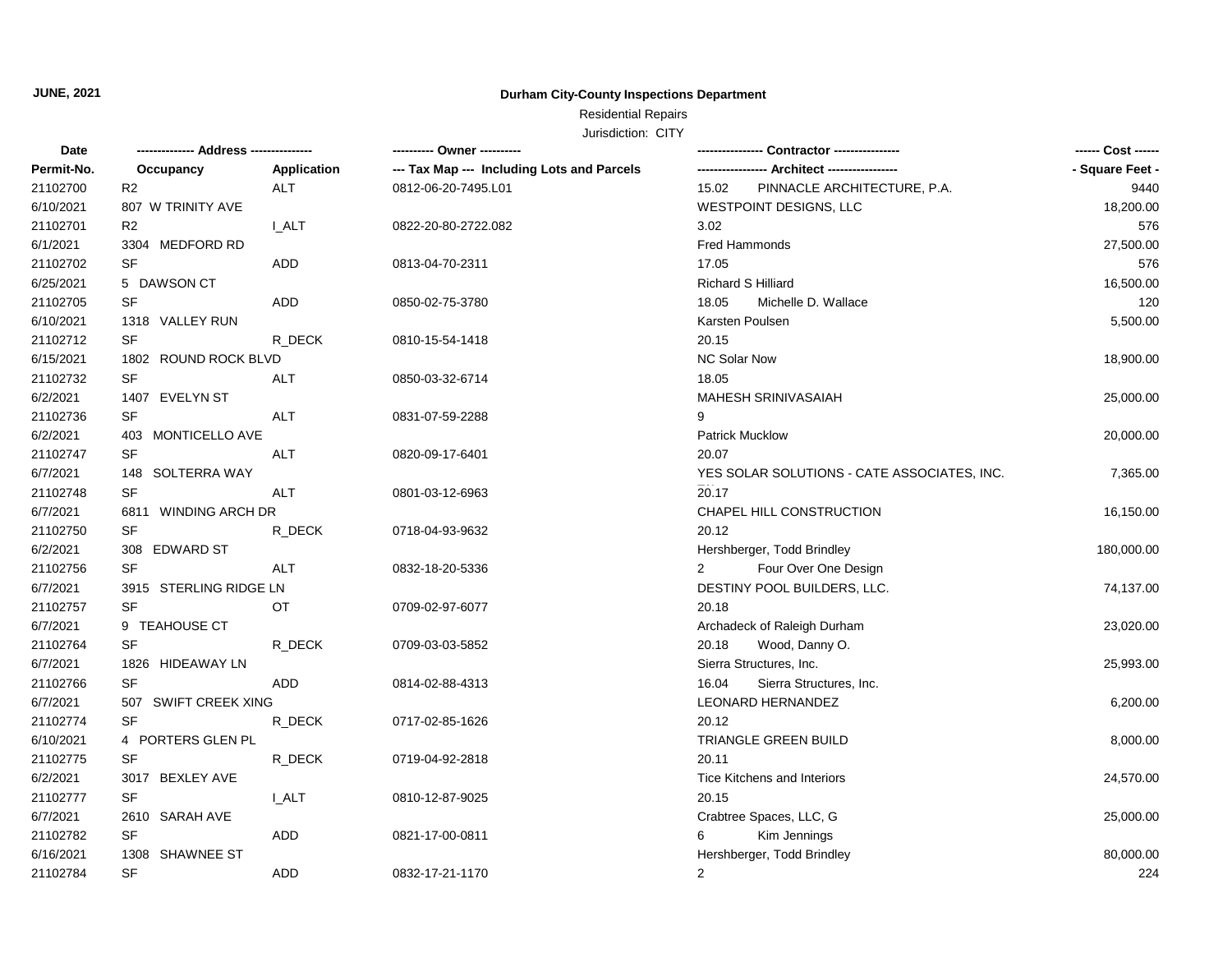#### **Durham City-County Inspections Department**

# Residential Repairs

| Permit-No.<br>- Square Feet -<br>Application<br>--- Tax Map --- Including Lots and Parcels<br>Occupancy<br>CHASE BUILDING COMPANY<br>6/10/2021<br>818 WILKERSON AVE<br>500,000.00<br>SF<br><b>ADD</b><br>21102788<br>5<br>Four Over One Design, LLC<br>0821-06-48-9880<br>6/24/2021<br>1815 GLENDALE AVE<br>AH Construction Solutions, LLC<br>9,600.00<br>21102792<br>SF<br><b>RP</b><br>3.02<br>0832-13-03-6967<br>6/22/2021<br>12 GINGERWOOD LN<br><b>JAM CAROLINA EXTERIORS</b><br>18,350.00<br>21102795<br>SF<br>ADD<br>0727-02-85-7165<br>20.13<br><b>JAM CAROLINA EXTERIORS</b><br>23<br>6/15/2021<br>2805 FAYETTEVILLE ST<br>Home Improvements Orellana, Inc.<br>116,000.00<br><b>SF</b><br>21102798<br>257<br><b>ADD</b><br>0820-12-76-9266<br>13.04<br>6/2/2021<br>PURE ENERGY, LLC.<br>6,035.00<br>513 NANTAHALA DR<br>SF<br>21102802<br>ALT<br>0729-03-44-6810<br>20.10<br>6/14/2021<br>1012 REDFERN WAY<br>PURE ENERGY, LLC.<br>6,353.00<br>SF<br>21102803<br>ALT<br>6<br>0821-13-13-8608<br>6/15/2021<br>1203 SPRUCE ST<br>Haven Build, LLC<br>195,000.00<br><b>SF</b><br>21102804<br><b>OT</b><br>Haven Design<br>907<br>0831-07-58-3183<br>9<br>6/10/2021<br>Ryan Homes and/or NV Homes NVR, Inc., T/A<br>2012 SILENT BEND DR<br>1,500.00<br>21102809<br>R <sub>2</sub><br>OT<br>0833-38-06-0671<br>6/15/2021<br>405 SWIFT CREEK XING<br>Andrew A Takla<br>25,000.00<br>20.12<br>21102811<br>SF<br>91<br>ALT<br>0717-02-85-2373<br>6/15/2021<br><b>IMAD ALDROUBI</b><br>70,000.00<br>19 HAWTHORNE DR<br>21102819<br><b>SF</b><br>17.07<br>ALT<br>0813-06-33-0294<br>6/16/2021<br>522 HUNTING CHASE DR<br>Jason Cope<br>12,000.00<br><b>SF</b><br>20.12<br>21102822<br><b>I_ALT</b><br>0717-02-59-1895<br>6/3/2021<br>1109 PONDFIELD WAY<br>ReNu Energy Solutions, LLC<br>20,006.00<br>SF<br>20.12<br>21102829<br><b>ALT</b><br>0728-22-26-8461<br>6/23/2021<br>Maple Associates LLC<br>1113 ALABAMA AVE<br>43,800.00<br><b>SF</b><br>21102834<br>Cathy Saylor<br>ALT<br>0822-09-05-0058<br>4.01<br>6/17/2021<br>211 MONMOUTH AVE<br>GATEWAY BUILDING COMPANY<br>25,000.00<br>21102835<br><b>SF</b><br>FO.<br>0832-01-42-6000<br>Gardner & McDaniel Consulting Engineers<br>6/14/2021<br>918 CAROLINA AVE<br>AH Construction Solutions, LLC<br>29,500.00<br>21102843<br><b>SF</b><br><b>RP</b><br>4.02<br>0822-13-23-1708<br>6/7/2021<br>5501 BARBEE CHAPEL RD<br>TITAN SOLAR POWER NC, INC.<br>15,540.00<br>21102844<br><b>SF</b><br>20.12<br><b>ALT</b><br>0707-01-09-3422<br>6/8/2021<br>133 PINECREST RD<br>ACANTHUS CONSTRUCTION, LLC<br>70,000.00<br>21102845<br>SF<br><b>L_ALT</b><br>0811-20-72-7484<br>6<br>6/11/2021<br>108 BENNETT CT<br><b>BH Renovations LLC</b><br>5,000.00<br>DP<br>21102847<br>R DECK<br>2<br>0832-17-12-1020 | Date      |               | ---------- Owner ---------- |                      | ------ Cost ------ |
|-------------------------------------------------------------------------------------------------------------------------------------------------------------------------------------------------------------------------------------------------------------------------------------------------------------------------------------------------------------------------------------------------------------------------------------------------------------------------------------------------------------------------------------------------------------------------------------------------------------------------------------------------------------------------------------------------------------------------------------------------------------------------------------------------------------------------------------------------------------------------------------------------------------------------------------------------------------------------------------------------------------------------------------------------------------------------------------------------------------------------------------------------------------------------------------------------------------------------------------------------------------------------------------------------------------------------------------------------------------------------------------------------------------------------------------------------------------------------------------------------------------------------------------------------------------------------------------------------------------------------------------------------------------------------------------------------------------------------------------------------------------------------------------------------------------------------------------------------------------------------------------------------------------------------------------------------------------------------------------------------------------------------------------------------------------------------------------------------------------------------------------------------------------------------------------------------------------------------------------------------------------------------------------------------------------------------------------------------------------------------------------------------------------------------------------------------------------------------------------------------------------------------------------------------------------------------------------------------------------------------------------------------------------------------------------------------------------------------------------------------------------|-----------|---------------|-----------------------------|----------------------|--------------------|
|                                                                                                                                                                                                                                                                                                                                                                                                                                                                                                                                                                                                                                                                                                                                                                                                                                                                                                                                                                                                                                                                                                                                                                                                                                                                                                                                                                                                                                                                                                                                                                                                                                                                                                                                                                                                                                                                                                                                                                                                                                                                                                                                                                                                                                                                                                                                                                                                                                                                                                                                                                                                                                                                                                                                                             |           |               |                             |                      |                    |
|                                                                                                                                                                                                                                                                                                                                                                                                                                                                                                                                                                                                                                                                                                                                                                                                                                                                                                                                                                                                                                                                                                                                                                                                                                                                                                                                                                                                                                                                                                                                                                                                                                                                                                                                                                                                                                                                                                                                                                                                                                                                                                                                                                                                                                                                                                                                                                                                                                                                                                                                                                                                                                                                                                                                                             |           |               |                             |                      |                    |
|                                                                                                                                                                                                                                                                                                                                                                                                                                                                                                                                                                                                                                                                                                                                                                                                                                                                                                                                                                                                                                                                                                                                                                                                                                                                                                                                                                                                                                                                                                                                                                                                                                                                                                                                                                                                                                                                                                                                                                                                                                                                                                                                                                                                                                                                                                                                                                                                                                                                                                                                                                                                                                                                                                                                                             |           |               |                             |                      |                    |
|                                                                                                                                                                                                                                                                                                                                                                                                                                                                                                                                                                                                                                                                                                                                                                                                                                                                                                                                                                                                                                                                                                                                                                                                                                                                                                                                                                                                                                                                                                                                                                                                                                                                                                                                                                                                                                                                                                                                                                                                                                                                                                                                                                                                                                                                                                                                                                                                                                                                                                                                                                                                                                                                                                                                                             |           |               |                             |                      |                    |
|                                                                                                                                                                                                                                                                                                                                                                                                                                                                                                                                                                                                                                                                                                                                                                                                                                                                                                                                                                                                                                                                                                                                                                                                                                                                                                                                                                                                                                                                                                                                                                                                                                                                                                                                                                                                                                                                                                                                                                                                                                                                                                                                                                                                                                                                                                                                                                                                                                                                                                                                                                                                                                                                                                                                                             |           |               |                             |                      |                    |
|                                                                                                                                                                                                                                                                                                                                                                                                                                                                                                                                                                                                                                                                                                                                                                                                                                                                                                                                                                                                                                                                                                                                                                                                                                                                                                                                                                                                                                                                                                                                                                                                                                                                                                                                                                                                                                                                                                                                                                                                                                                                                                                                                                                                                                                                                                                                                                                                                                                                                                                                                                                                                                                                                                                                                             |           |               |                             |                      |                    |
|                                                                                                                                                                                                                                                                                                                                                                                                                                                                                                                                                                                                                                                                                                                                                                                                                                                                                                                                                                                                                                                                                                                                                                                                                                                                                                                                                                                                                                                                                                                                                                                                                                                                                                                                                                                                                                                                                                                                                                                                                                                                                                                                                                                                                                                                                                                                                                                                                                                                                                                                                                                                                                                                                                                                                             |           |               |                             |                      |                    |
|                                                                                                                                                                                                                                                                                                                                                                                                                                                                                                                                                                                                                                                                                                                                                                                                                                                                                                                                                                                                                                                                                                                                                                                                                                                                                                                                                                                                                                                                                                                                                                                                                                                                                                                                                                                                                                                                                                                                                                                                                                                                                                                                                                                                                                                                                                                                                                                                                                                                                                                                                                                                                                                                                                                                                             |           |               |                             |                      |                    |
|                                                                                                                                                                                                                                                                                                                                                                                                                                                                                                                                                                                                                                                                                                                                                                                                                                                                                                                                                                                                                                                                                                                                                                                                                                                                                                                                                                                                                                                                                                                                                                                                                                                                                                                                                                                                                                                                                                                                                                                                                                                                                                                                                                                                                                                                                                                                                                                                                                                                                                                                                                                                                                                                                                                                                             |           |               |                             |                      |                    |
|                                                                                                                                                                                                                                                                                                                                                                                                                                                                                                                                                                                                                                                                                                                                                                                                                                                                                                                                                                                                                                                                                                                                                                                                                                                                                                                                                                                                                                                                                                                                                                                                                                                                                                                                                                                                                                                                                                                                                                                                                                                                                                                                                                                                                                                                                                                                                                                                                                                                                                                                                                                                                                                                                                                                                             |           |               |                             |                      |                    |
|                                                                                                                                                                                                                                                                                                                                                                                                                                                                                                                                                                                                                                                                                                                                                                                                                                                                                                                                                                                                                                                                                                                                                                                                                                                                                                                                                                                                                                                                                                                                                                                                                                                                                                                                                                                                                                                                                                                                                                                                                                                                                                                                                                                                                                                                                                                                                                                                                                                                                                                                                                                                                                                                                                                                                             |           |               |                             |                      |                    |
|                                                                                                                                                                                                                                                                                                                                                                                                                                                                                                                                                                                                                                                                                                                                                                                                                                                                                                                                                                                                                                                                                                                                                                                                                                                                                                                                                                                                                                                                                                                                                                                                                                                                                                                                                                                                                                                                                                                                                                                                                                                                                                                                                                                                                                                                                                                                                                                                                                                                                                                                                                                                                                                                                                                                                             |           |               |                             |                      |                    |
|                                                                                                                                                                                                                                                                                                                                                                                                                                                                                                                                                                                                                                                                                                                                                                                                                                                                                                                                                                                                                                                                                                                                                                                                                                                                                                                                                                                                                                                                                                                                                                                                                                                                                                                                                                                                                                                                                                                                                                                                                                                                                                                                                                                                                                                                                                                                                                                                                                                                                                                                                                                                                                                                                                                                                             |           |               |                             |                      |                    |
|                                                                                                                                                                                                                                                                                                                                                                                                                                                                                                                                                                                                                                                                                                                                                                                                                                                                                                                                                                                                                                                                                                                                                                                                                                                                                                                                                                                                                                                                                                                                                                                                                                                                                                                                                                                                                                                                                                                                                                                                                                                                                                                                                                                                                                                                                                                                                                                                                                                                                                                                                                                                                                                                                                                                                             |           |               |                             |                      |                    |
|                                                                                                                                                                                                                                                                                                                                                                                                                                                                                                                                                                                                                                                                                                                                                                                                                                                                                                                                                                                                                                                                                                                                                                                                                                                                                                                                                                                                                                                                                                                                                                                                                                                                                                                                                                                                                                                                                                                                                                                                                                                                                                                                                                                                                                                                                                                                                                                                                                                                                                                                                                                                                                                                                                                                                             |           |               |                             |                      |                    |
|                                                                                                                                                                                                                                                                                                                                                                                                                                                                                                                                                                                                                                                                                                                                                                                                                                                                                                                                                                                                                                                                                                                                                                                                                                                                                                                                                                                                                                                                                                                                                                                                                                                                                                                                                                                                                                                                                                                                                                                                                                                                                                                                                                                                                                                                                                                                                                                                                                                                                                                                                                                                                                                                                                                                                             |           |               |                             |                      |                    |
|                                                                                                                                                                                                                                                                                                                                                                                                                                                                                                                                                                                                                                                                                                                                                                                                                                                                                                                                                                                                                                                                                                                                                                                                                                                                                                                                                                                                                                                                                                                                                                                                                                                                                                                                                                                                                                                                                                                                                                                                                                                                                                                                                                                                                                                                                                                                                                                                                                                                                                                                                                                                                                                                                                                                                             |           |               |                             |                      |                    |
|                                                                                                                                                                                                                                                                                                                                                                                                                                                                                                                                                                                                                                                                                                                                                                                                                                                                                                                                                                                                                                                                                                                                                                                                                                                                                                                                                                                                                                                                                                                                                                                                                                                                                                                                                                                                                                                                                                                                                                                                                                                                                                                                                                                                                                                                                                                                                                                                                                                                                                                                                                                                                                                                                                                                                             |           |               |                             |                      |                    |
|                                                                                                                                                                                                                                                                                                                                                                                                                                                                                                                                                                                                                                                                                                                                                                                                                                                                                                                                                                                                                                                                                                                                                                                                                                                                                                                                                                                                                                                                                                                                                                                                                                                                                                                                                                                                                                                                                                                                                                                                                                                                                                                                                                                                                                                                                                                                                                                                                                                                                                                                                                                                                                                                                                                                                             |           |               |                             |                      |                    |
|                                                                                                                                                                                                                                                                                                                                                                                                                                                                                                                                                                                                                                                                                                                                                                                                                                                                                                                                                                                                                                                                                                                                                                                                                                                                                                                                                                                                                                                                                                                                                                                                                                                                                                                                                                                                                                                                                                                                                                                                                                                                                                                                                                                                                                                                                                                                                                                                                                                                                                                                                                                                                                                                                                                                                             |           |               |                             |                      |                    |
|                                                                                                                                                                                                                                                                                                                                                                                                                                                                                                                                                                                                                                                                                                                                                                                                                                                                                                                                                                                                                                                                                                                                                                                                                                                                                                                                                                                                                                                                                                                                                                                                                                                                                                                                                                                                                                                                                                                                                                                                                                                                                                                                                                                                                                                                                                                                                                                                                                                                                                                                                                                                                                                                                                                                                             |           |               |                             |                      |                    |
|                                                                                                                                                                                                                                                                                                                                                                                                                                                                                                                                                                                                                                                                                                                                                                                                                                                                                                                                                                                                                                                                                                                                                                                                                                                                                                                                                                                                                                                                                                                                                                                                                                                                                                                                                                                                                                                                                                                                                                                                                                                                                                                                                                                                                                                                                                                                                                                                                                                                                                                                                                                                                                                                                                                                                             |           |               |                             |                      |                    |
|                                                                                                                                                                                                                                                                                                                                                                                                                                                                                                                                                                                                                                                                                                                                                                                                                                                                                                                                                                                                                                                                                                                                                                                                                                                                                                                                                                                                                                                                                                                                                                                                                                                                                                                                                                                                                                                                                                                                                                                                                                                                                                                                                                                                                                                                                                                                                                                                                                                                                                                                                                                                                                                                                                                                                             |           |               |                             |                      |                    |
|                                                                                                                                                                                                                                                                                                                                                                                                                                                                                                                                                                                                                                                                                                                                                                                                                                                                                                                                                                                                                                                                                                                                                                                                                                                                                                                                                                                                                                                                                                                                                                                                                                                                                                                                                                                                                                                                                                                                                                                                                                                                                                                                                                                                                                                                                                                                                                                                                                                                                                                                                                                                                                                                                                                                                             |           |               |                             |                      |                    |
|                                                                                                                                                                                                                                                                                                                                                                                                                                                                                                                                                                                                                                                                                                                                                                                                                                                                                                                                                                                                                                                                                                                                                                                                                                                                                                                                                                                                                                                                                                                                                                                                                                                                                                                                                                                                                                                                                                                                                                                                                                                                                                                                                                                                                                                                                                                                                                                                                                                                                                                                                                                                                                                                                                                                                             |           |               |                             |                      |                    |
|                                                                                                                                                                                                                                                                                                                                                                                                                                                                                                                                                                                                                                                                                                                                                                                                                                                                                                                                                                                                                                                                                                                                                                                                                                                                                                                                                                                                                                                                                                                                                                                                                                                                                                                                                                                                                                                                                                                                                                                                                                                                                                                                                                                                                                                                                                                                                                                                                                                                                                                                                                                                                                                                                                                                                             |           |               |                             |                      |                    |
|                                                                                                                                                                                                                                                                                                                                                                                                                                                                                                                                                                                                                                                                                                                                                                                                                                                                                                                                                                                                                                                                                                                                                                                                                                                                                                                                                                                                                                                                                                                                                                                                                                                                                                                                                                                                                                                                                                                                                                                                                                                                                                                                                                                                                                                                                                                                                                                                                                                                                                                                                                                                                                                                                                                                                             |           |               |                             |                      |                    |
|                                                                                                                                                                                                                                                                                                                                                                                                                                                                                                                                                                                                                                                                                                                                                                                                                                                                                                                                                                                                                                                                                                                                                                                                                                                                                                                                                                                                                                                                                                                                                                                                                                                                                                                                                                                                                                                                                                                                                                                                                                                                                                                                                                                                                                                                                                                                                                                                                                                                                                                                                                                                                                                                                                                                                             |           |               |                             |                      |                    |
|                                                                                                                                                                                                                                                                                                                                                                                                                                                                                                                                                                                                                                                                                                                                                                                                                                                                                                                                                                                                                                                                                                                                                                                                                                                                                                                                                                                                                                                                                                                                                                                                                                                                                                                                                                                                                                                                                                                                                                                                                                                                                                                                                                                                                                                                                                                                                                                                                                                                                                                                                                                                                                                                                                                                                             |           |               |                             |                      |                    |
|                                                                                                                                                                                                                                                                                                                                                                                                                                                                                                                                                                                                                                                                                                                                                                                                                                                                                                                                                                                                                                                                                                                                                                                                                                                                                                                                                                                                                                                                                                                                                                                                                                                                                                                                                                                                                                                                                                                                                                                                                                                                                                                                                                                                                                                                                                                                                                                                                                                                                                                                                                                                                                                                                                                                                             |           |               |                             |                      |                    |
|                                                                                                                                                                                                                                                                                                                                                                                                                                                                                                                                                                                                                                                                                                                                                                                                                                                                                                                                                                                                                                                                                                                                                                                                                                                                                                                                                                                                                                                                                                                                                                                                                                                                                                                                                                                                                                                                                                                                                                                                                                                                                                                                                                                                                                                                                                                                                                                                                                                                                                                                                                                                                                                                                                                                                             |           |               |                             |                      |                    |
|                                                                                                                                                                                                                                                                                                                                                                                                                                                                                                                                                                                                                                                                                                                                                                                                                                                                                                                                                                                                                                                                                                                                                                                                                                                                                                                                                                                                                                                                                                                                                                                                                                                                                                                                                                                                                                                                                                                                                                                                                                                                                                                                                                                                                                                                                                                                                                                                                                                                                                                                                                                                                                                                                                                                                             |           |               |                             |                      |                    |
|                                                                                                                                                                                                                                                                                                                                                                                                                                                                                                                                                                                                                                                                                                                                                                                                                                                                                                                                                                                                                                                                                                                                                                                                                                                                                                                                                                                                                                                                                                                                                                                                                                                                                                                                                                                                                                                                                                                                                                                                                                                                                                                                                                                                                                                                                                                                                                                                                                                                                                                                                                                                                                                                                                                                                             |           |               |                             |                      |                    |
|                                                                                                                                                                                                                                                                                                                                                                                                                                                                                                                                                                                                                                                                                                                                                                                                                                                                                                                                                                                                                                                                                                                                                                                                                                                                                                                                                                                                                                                                                                                                                                                                                                                                                                                                                                                                                                                                                                                                                                                                                                                                                                                                                                                                                                                                                                                                                                                                                                                                                                                                                                                                                                                                                                                                                             |           |               |                             |                      |                    |
|                                                                                                                                                                                                                                                                                                                                                                                                                                                                                                                                                                                                                                                                                                                                                                                                                                                                                                                                                                                                                                                                                                                                                                                                                                                                                                                                                                                                                                                                                                                                                                                                                                                                                                                                                                                                                                                                                                                                                                                                                                                                                                                                                                                                                                                                                                                                                                                                                                                                                                                                                                                                                                                                                                                                                             |           |               |                             |                      |                    |
|                                                                                                                                                                                                                                                                                                                                                                                                                                                                                                                                                                                                                                                                                                                                                                                                                                                                                                                                                                                                                                                                                                                                                                                                                                                                                                                                                                                                                                                                                                                                                                                                                                                                                                                                                                                                                                                                                                                                                                                                                                                                                                                                                                                                                                                                                                                                                                                                                                                                                                                                                                                                                                                                                                                                                             |           |               |                             |                      |                    |
|                                                                                                                                                                                                                                                                                                                                                                                                                                                                                                                                                                                                                                                                                                                                                                                                                                                                                                                                                                                                                                                                                                                                                                                                                                                                                                                                                                                                                                                                                                                                                                                                                                                                                                                                                                                                                                                                                                                                                                                                                                                                                                                                                                                                                                                                                                                                                                                                                                                                                                                                                                                                                                                                                                                                                             |           |               |                             |                      |                    |
|                                                                                                                                                                                                                                                                                                                                                                                                                                                                                                                                                                                                                                                                                                                                                                                                                                                                                                                                                                                                                                                                                                                                                                                                                                                                                                                                                                                                                                                                                                                                                                                                                                                                                                                                                                                                                                                                                                                                                                                                                                                                                                                                                                                                                                                                                                                                                                                                                                                                                                                                                                                                                                                                                                                                                             | 6/10/2021 | 2823 RIDGE RD |                             | Stetten Realty, Inc. | 28,000.00          |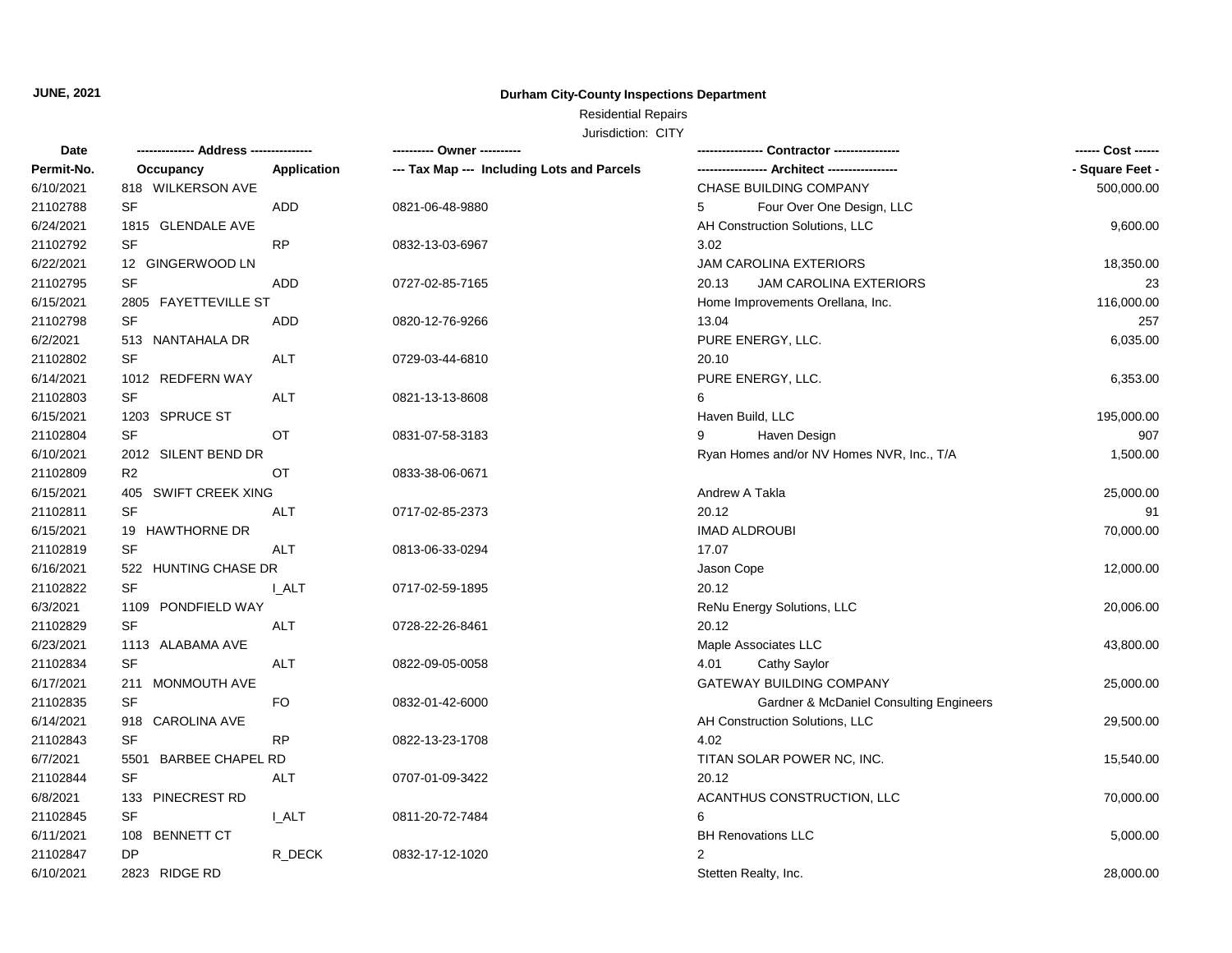#### **Durham City-County Inspections Department**

# Residential Repairs

| Date       | ------------- Address --------------- |             | ---------- Owner ----------                |                                             | ------ Cost ------ |
|------------|---------------------------------------|-------------|--------------------------------------------|---------------------------------------------|--------------------|
| Permit-No. | Occupancy                             | Application | --- Tax Map --- Including Lots and Parcels |                                             | - Square Feet -    |
| 21102854   | SF                                    | I ALT       | 0801-04-94-5588                            | 20.17                                       |                    |
| 6/28/2021  | 2115 ENGLEWOOD AVE                    |             |                                            | Zarazua Enterprises                         | 28,685.00          |
| 21102856   | SF                                    | I ALT       | 0822-13-14-6507                            | 4.02                                        |                    |
| 6/8/2021   | 12 HEISS ST                           |             |                                            | 8MSolar LLC                                 | 23,188.00          |
| 21102858   | SF                                    | <b>ALT</b>  | 0749-01-38-6488                            | 18.09                                       |                    |
| 6/8/2021   | 1111 EPIPHANY RD                      |             |                                            | Ram Jack T/A Foundation Solutions, LLC      | 26,415.00          |
| 21102859   | TH                                    | <b>RP</b>   | 0758-02-68-0446                            | 20.28                                       |                    |
| 6/24/2021  | 551 SMALLWOOD DR                      |             |                                            | <b>S&amp;A Construction</b>                 | 26,000.00          |
| 21102860   | SF                                    | ADD         | 0758-01-27-1104                            | 20.28                                       |                    |
| 6/10/2021  | 108 WILLOW POINT CT                   |             |                                            | Groundworks North Carolina, LLC             | 16,257.60          |
| 21102861   | SF                                    | <b>RP</b>   | 0759-03-33-5007                            | 18.05                                       |                    |
| 6/24/2021  | 2024 SUNSET AVE                       |             |                                            | AH Construction Solutions, LLC              | 6,500.00           |
| 21102863   | SF                                    | <b>RP</b>   | 0822-09-27-3279                            | 4.01                                        |                    |
| 6/16/2021  | 23 YORKFIELD CT                       |             |                                            | YES SOLAR SOLUTIONS - CATE ASSOCIATES, INC. | 57,914.00          |
| 21102868   | SF                                    | ALT         | 0739-01-15-0908                            | 20.10                                       |                    |
| 6/24/2021  | 1003 RESTORATION DR                   |             |                                            | Mark A. Romano, Jr.                         | 18,720.00          |
| 21102872   | SF                                    | ALT         | 0769-04-64-1106                            | 19                                          |                    |
| 6/10/2021  | 705 KEYSTONE PARK DR                  |             |                                            | CTI Property Services Inc                   | 132,713.73         |
| 21102873   | TH                                    | <b>RP</b>   | 0747-03-31-3901                            | 20.14                                       |                    |
| 6/14/2021  | 2146 CHARLES ST                       |             |                                            | MCFARLAND, GLENN CLARK                      | 5,000.00           |
| 21102881   | SF                                    | R_DECK      | 0820-06-47-0619                            | MCFARLAND, GLENN CLARK<br>$7^{\circ}$       |                    |
| 6/14/2021  | 1210 PULITZER LN                      |             |                                            | Decks Plus                                  | 19,300.00          |
| 21102895   | <b>SF</b>                             | R_DECK      | 0758-03-22-7847                            | 20.14                                       |                    |
| 6/15/2021  | 112 TEE PEE TRL                       |             |                                            | ROBERT GUSTAVSON                            | 29,999.00          |
| 21102904   | SF                                    | <b>ADD</b>  | 0769-01-16-1473                            | 19<br><b>KUSAN ENGINEERING</b>              | 144                |
| 6/9/2021   | 607 OXBORO CIR                        |             |                                            | <b>Blue Raven Solar LLC</b>                 | 7,443.15           |
| 21102905   | SF                                    | <b>ALT</b>  | 0728-03-14-7028                            | 20.12                                       |                    |
| 6/21/2021  | 320 VILLA DR                          |             |                                            | Old North State Landscape Development, Inc. | 110,000.00         |
| 21102906   | <b>SF</b>                             | OT          | 0846-03-02-9453                            | 21                                          |                    |
| 6/9/2021   | 1639 MARION AVE                       |             |                                            | THE MAPLEWOOD BUILDING CO., LLC.            | 20,000.00          |
| 21102912   | <b>SF</b>                             | I ALT       | 0811-15-62-0993                            | Emma Delon<br>6                             |                    |
| 6/28/2021  | 2215 MAGNOLIA TREE LN                 |             |                                            | Shauna Betz                                 | 350.00             |
| 21102914   | SF                                    | ALT         | 0830-60-39-8730                            | 20.14                                       |                    |
| 6/14/2021  | 703 HARKNESS CIR                      |             |                                            | Cornerstone Foundation Repair               | 1,500.00           |
| 21102925   | SF                                    | <b>RP</b>   | 0801-03-31-8437                            | 20.17                                       |                    |
| 6/10/2021  | 1117 EXCITE AVE                       |             |                                            | Sierra Structures, Inc.                     | 13,497.00          |
| 21102926   | <b>TH</b>                             | <b>ADD</b>  | 0758-02-58-8343                            | 20.28                                       | 100                |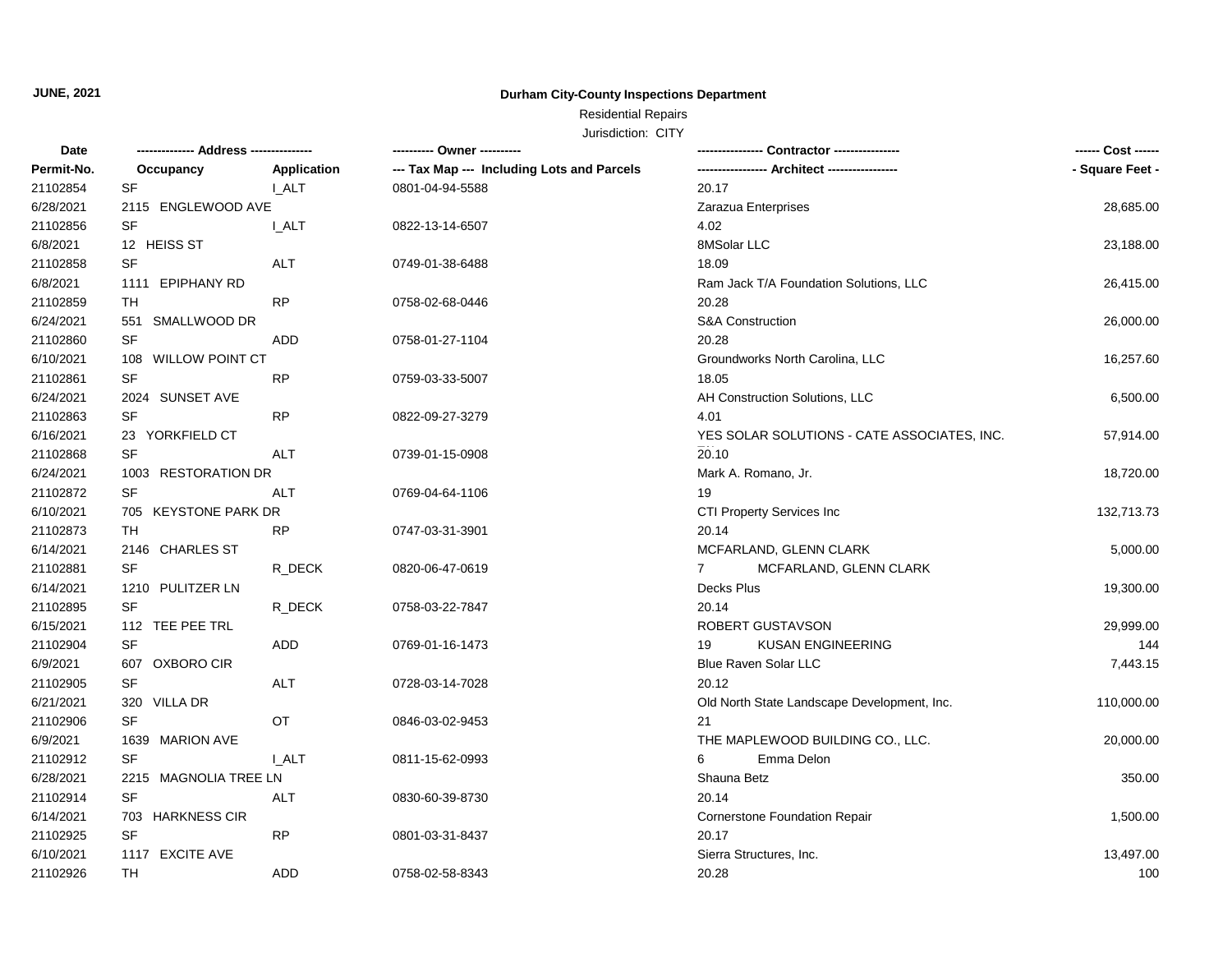#### **Durham City-County Inspections Department**

# Residential Repairs

| <b>Date</b> |                     |              | ---------- Owner ----------                |                                         | ------ Cost ------ |
|-------------|---------------------|--------------|--------------------------------------------|-----------------------------------------|--------------------|
| Permit-No.  | Occupancy           | Application  | --- Tax Map --- Including Lots and Parcels |                                         | - Square Feet -    |
| 6/9/2021    | 4502 COTTENDALE DR  |              |                                            | TESLA ENERGY OPERATIONS, INC.           | 9,710.00           |
| 21102929    | <b>SF</b>           | <b>ALT</b>   | 0759-01-06-2009                            | 18.05                                   |                    |
| 6/9/2021    | 2113 PERSHING ST    |              |                                            | Production Construction Inc.            | 28,000.00          |
| 21102941    | SF                  | <b>L_ALT</b> | 0822-09-16-7362                            | 4.01                                    |                    |
| 6/11/2021   | 2 TWINLEAF PL       |              |                                            | 8MSolar LLC                             | 25,696.00          |
| 21102948    | <b>SF</b>           | ALT          | 0813-16-83-0231                            | 17.07                                   |                    |
| 6/17/2021   | 807 W TRINITY AVE   |              |                                            | Southern Living Flooring and Interiors  | 22,760.54          |
| 21102951    | R <sub>2</sub>      | <b>L_ALT</b> | 0822-20-80-2722.000                        |                                         | 26000              |
| 6/22/2021   | 523 MELBOURNE ST    |              |                                            | Lloyd Brew                              | 11,999.00          |
| 21102952    | <b>SF</b>           | OT           | 0841-06-47-3831                            | 18.02                                   |                    |
| 6/17/2021   | 837 BERWYN AVE      |              |                                            | Sierra Structures, Inc.                 | 30,750.00          |
| 21102957    | SF                  | ADD          | 0833-19-61-1158                            | 17.09                                   | 240                |
| 6/14/2021   | 238 CRESTVIEW DR    |              |                                            | Groundworks North Carolina, LLC         | 12,285.00          |
| 21102966    | <b>SF</b>           | <b>RP</b>    | 0824-02-89-3357                            | 16.01                                   |                    |
| 6/11/2021   | 2412 CASCADILLA ST  |              |                                            | Ram Jack T/A Foundation Solutions, LLC  | 3,300.00           |
| 21102967    | SF                  | <b>RP</b>    | 0832-10-36-7501                            | 1.01                                    |                    |
| 6/24/2021   | 2018 ASHE ST        |              |                                            | DURHAM COMMUNITY LAND TRUSTEES          | 40,000.00          |
| 21102978    | R <sub>2</sub>      | ADD          | 0831-15-52-9686                            | 10.01<br>Mark Barron                    | 3000               |
| 6/15/2021   | 4103 PEACHWAY DR    |              |                                            | Jon R. Barrett                          | 25,885.00          |
| 21102979    | SF                  | <b>ALT</b>   | 0800-01-37-1536                            | 20.17                                   |                    |
| 6/29/2021   | 1606 PIPERWOOD CT   |              |                                            | NICHOLAS HILLYARD                       | 5,000.00           |
| 21102980    | <b>SF</b>           | ADD          | 0727-02-75-5468                            | 20.13                                   |                    |
| 6/24/2021   | 3736 HERMINE ST     |              |                                            | A BETTER HOME REMODELING & REPAIR, LLC. | 28,000.00          |
| 21102981    | SF                  | ADD          | 0823-09-16-4461                            | 17.05                                   | 160                |
| 6/16/2021   | 1141 EPIPHANY RD    |              |                                            | Mr & Mrs Makeready LP                   | 17,583.00          |
| 21102984    | <b>SF</b>           | I ALT        | 0758-02-68-2128                            | 20.14                                   | 850                |
| 6/11/2021   | 3507 LONG RIDGE RD  |              |                                            | <b>Advanced Structural Repair</b>       | 6,400.00           |
| 21102995    | <b>SF</b>           | <b>RP</b>    | 0759-03-23-9098                            | 18.05                                   |                    |
| 6/17/2021   | 1415 BRIDGEWATER DR |              |                                            | Blue Raven Solar LLC                    | 2,710.00           |
| 21102999    | <b>SF</b>           | <b>ALT</b>   | 0833-01-48-6774                            | 17.09                                   |                    |
| 6/21/2021   | 1411 S ALSTON AVE   |              |                                            | <b>TERESA HOWARD</b>                    | 7,000.00           |
| 21103005    | <b>SF</b>           | R_DECK       | 0830-05-19-4036                            | 14                                      |                    |
| 6/22/2021   | 1500 WOODLAND DR    |              |                                            | Crabtree Spaces, LLC, G                 | 180,000.00         |
| 21103017    | <b>SF</b>           | ADD          | 0822-16-84-4516                            | Kim Jennings<br>3.02                    |                    |
| 6/22/2021   | 106 E TRINITY AVE   |              |                                            | CHASE BUILDING COMPANY                  | 140,700.00         |
| 21103018    | <b>SF</b>           | ALT          | 0832-17-10-4739                            | 2                                       |                    |
| 6/23/2021   | 1013 GREEN ST       |              |                                            | Envy NC Homes, Inc.                     | 27,500.00          |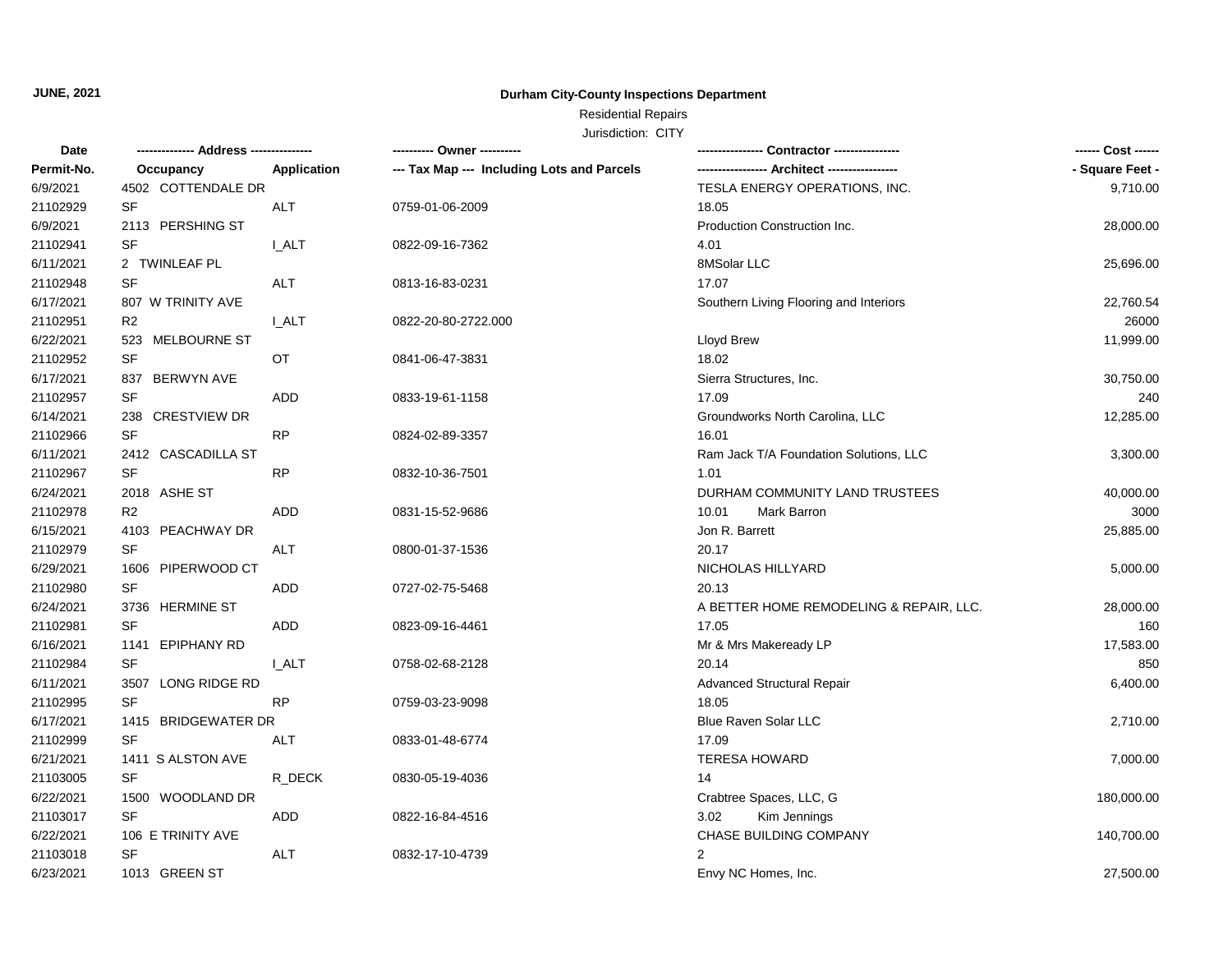#### **Durham City-County Inspections Department**

# Residential Repairs

| Date       |                    |                    |                                            | Contractor ----------------                           | ------ Cost ------ |
|------------|--------------------|--------------------|--------------------------------------------|-------------------------------------------------------|--------------------|
| Permit-No. | Occupancy          | <b>Application</b> | --- Tax Map --- Including Lots and Parcels |                                                       | - Square Feet -    |
| 21103023   | SF                 | <b>I_ALT</b>       | 0822-62-78-8249                            | 3.02                                                  |                    |
| 6/28/2021  | 2022 SPRUNT AVE    |                    |                                            | <b>Advanced Structural Repair</b>                     | 12,875.00          |
| 21103024   | SF                 | <b>RP</b>          | 0822-09-26-4814                            | 4.01                                                  |                    |
| 6/24/2021  | 1309 OAKLAND AVE   |                    |                                            | CoCreations Construction & Design LLC                 | 62,336.00          |
| 21103025   | SF                 | ADD                | 0822-09-16-2010                            | 4.01                                                  | 324                |
| 6/30/2021  | 7504 HEDFIELD WAY  |                    |                                            | Genesis Construction - T/A Durazzo Enterprises, LLC   | 14,700.00          |
| 21103026   | SF                 | R DECK             | 0718-04-60-0636                            | 20.12                                                 |                    |
| 6/24/2021  | 809 SOUTH BEND DR  |                    |                                            | Langford Construction Company - Rene Langford Inc T/A | 115,280.00         |
| 21103030   | SF                 | ALT                | 0717-02-55-9913                            | 20.12<br>John Black                                   |                    |
| 6/15/2021  | 106 SNOWY EGRET CT |                    |                                            | ION DEVELOPER LLC                                     | 9,600.00           |
| 21103032   | SF                 | ALT                | 0852-01-35-7631                            | 18.04                                                 |                    |
| 6/19/2021  | 133 LODESTONE DR   |                    |                                            | ION DEVELOPER LLC                                     | 5,900.00           |
| 21103033   | SF                 | <b>ALT</b>         | 0851-03-23-2474                            | 18.04                                                 |                    |
| 6/16/2021  | 618 JEROME RD      |                    |                                            | TITAN SOLAR POWER NC, INC.                            | 21,760.00          |
| 21103035   | SF                 | <b>ALT</b>         | 0739-01-08-3311                            | 20.26                                                 |                    |
| 6/16/2021  | 4704 HERITAGE DR   |                    |                                            | Power Home Solar LLC                                  | 68,311.00          |
| 21103039   | SF                 | ALT                | 0814-02-66-7053                            | 16.04                                                 |                    |
| 6/16/2021  | 5306 PELHAM RD     |                    |                                            | SOUTHERN ENERGY MANAGEMENT, INC                       | 24,898.00          |
| 21103046   | SF                 | ALT                | 0727-02-58-6353                            | 20.13                                                 |                    |
| 6/28/2021  | 2538 FAIRLAWN RD   |                    |                                            | HARTE POOL WIRING AND LIGHTING INC                    | 8,394.00           |
| 21103078   | SF                 | <b>OT</b>          | 0823-14-34-6231                            | 17.05                                                 |                    |
| 6/19/2021  | 102 FALLENWOOD AVE |                    |                                            | Groundworks North Carolina, LLC                       | 17,584.00          |
| 21103079   | SF                 | <b>RP</b>          | 0729-03-45-6022                            | 20.10                                                 |                    |
| 6/30/2021  | 5 WOODHILL CT      |                    |                                            | H&K Construction of Eastern Carolina, LLC             | 12,160.00          |
| 21103080   | SF                 | ADD                | 0729-01-15-6841                            | 20.11                                                 |                    |
| 6/21/2021  | 5905 WOODBERRY RD  |                    |                                            | 8MSolar LLC                                           | 21,808.00          |
| 21103081   | SF                 | ALT                | 0709-04-84-7752                            | 20.18                                                 |                    |
| 6/30/2021  | 11 PILLING PL      |                    |                                            | Broyhill Wiles Building And Developing Inc.           | 400,000.00         |
| 21103082   | SF                 | <b>ADD</b>         | 0719-01-09-0848                            | 20.08                                                 | 7013               |
| 6/17/2021  | 205 BROOK CHASE LN |                    |                                            | NC Solar Now                                          | 27,000.00          |
| 21103084   | SF                 | ALT                | 0813-03-21-9592                            | 17.07                                                 |                    |
| 6/22/2021  | 2019 PERSHING ST   |                    |                                            | James Lewis                                           | 29,800.00          |
| 21103090   | SF                 | ALT                | 0822-09-26-4289                            | 4.01<br>Kim Hopkins                                   | 108                |
| 6/29/2021  | 2118 SUMMIT ST     |                    |                                            | LANE HOME VISIONS, LLC                                | 50,000.00          |
| 21103093   | SF                 | <b>I_ALT</b>       | 0820-06-49-3895                            | $\overline{7}$                                        |                    |
| 6/25/2021  | 3742 BENTLEY DR    |                    |                                            | <b>GRAYSON DARE HOMES, INC.</b>                       | 25,000.00          |
| 21103095   | <b>SF</b>          | <b>ADD</b>         | 0719-01-17-0418                            | 20.08                                                 | 273                |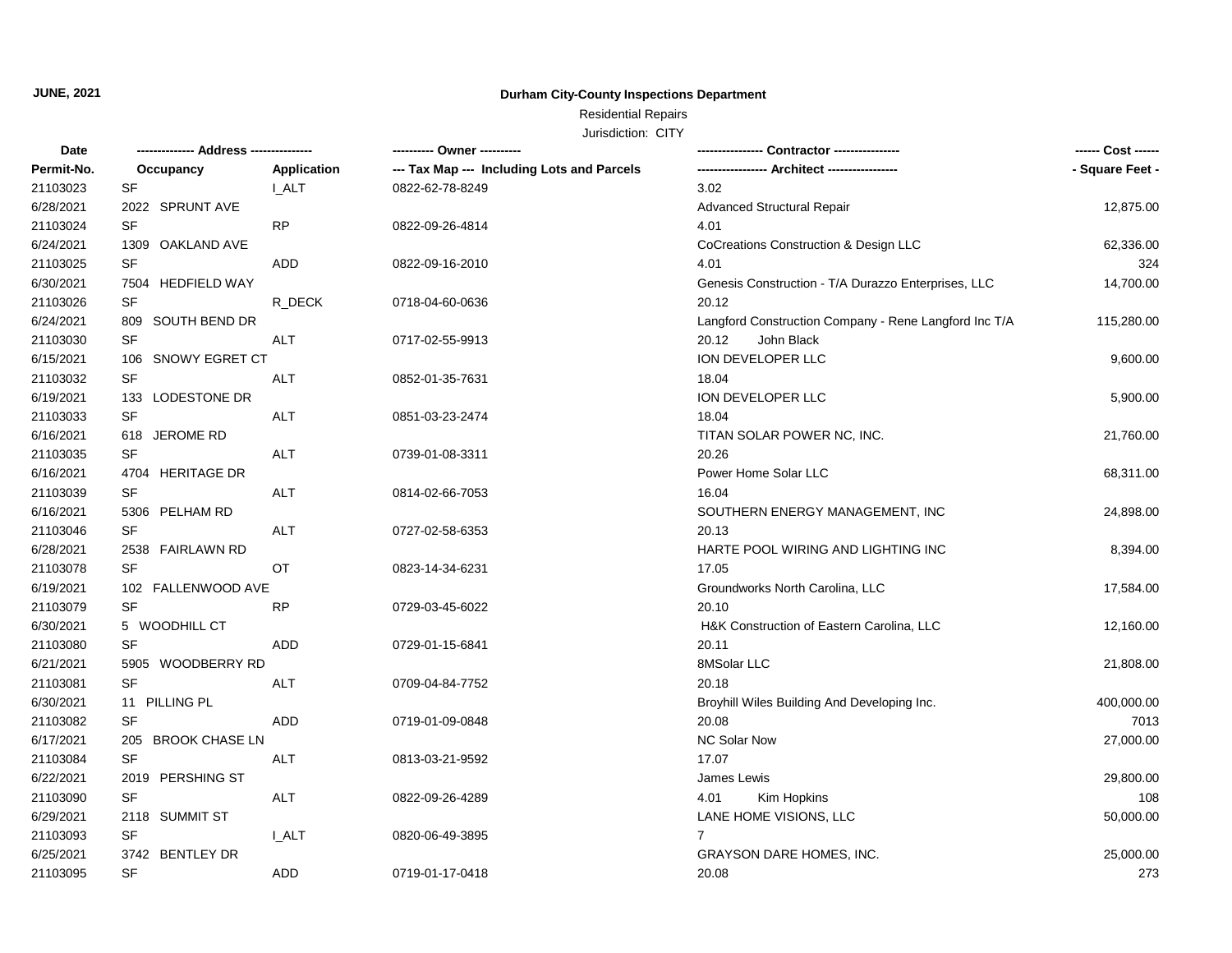#### **Durham City-County Inspections Department**

# Residential Repairs

| Date       |                      |              | ---------- Owner ----------                | Contractor ----------------           |                 |
|------------|----------------------|--------------|--------------------------------------------|---------------------------------------|-----------------|
| Permit-No. | Occupancy            | Application  | --- Tax Map --- Including Lots and Parcels |                                       | - Square Feet - |
| 6/22/2021  | 101 WILLOWBROOK DR   |              |                                            | TITAN SOLAR POWER NC, INC.            | 11,560.00       |
| 21103096   | <b>SF</b>            | <b>ALT</b>   | 0861-03-01-1797                            | 18.04                                 |                 |
| 6/22/2021  | 1835 CHEEK RD        |              |                                            | EMPIRE CORPORATION OF TENNESSEE, INC. | 94,115.00       |
| 21103099   | R <sub>2</sub>       | <b>ALT</b>   | 0832-20-80-9955                            | 10.02                                 |                 |
| 6/22/2021  | 1824 RUSTICA DR      |              |                                            | <b>ACCURATE RENOVATION</b>            | 26,000.00       |
| 21103106   | <b>SF</b>            | <b>I_ALT</b> | 0739-02-59-4603                            | 20.14                                 |                 |
| 6/28/2021  | 415 CECIL ST         |              |                                            | Home Improvements Orellana, Inc.      | 193,500.00      |
| 21103110   | SF                   | <b>ADD</b>   | 0820-08-98-0474                            | 13.03                                 | 75              |
| 6/29/2021  | 2745 MCDOWELL RD     |              |                                            | FOX GENERAL CONTRACTING               | 179,622.00      |
| 21103114   | SF                   | <b>ADD</b>   | 0811-19-61-7252                            | 6                                     | 945             |
| 6/30/2021  | 1022 QUIVER LN       |              |                                            | Sonya Lennon-Butler                   | 26,850.00       |
| 21103115   | SF                   | ALT          | 0860-25-11-9326                            | 18.08                                 | 272             |
| 6/22/2021  | 1311 GEORGIA AVE     |              |                                            | David R. Parker                       | 144,232.00      |
| 21103117   | <b>SF</b>            | <b>ALT</b>   | 0812-12-95-7909                            | 4.01                                  |                 |
| 6/24/2021  | 201 W TRINITY AVE    |              |                                            | Turnlight Partners Ltd.               | 7,500.00        |
| 21103131   | <b>SF</b>            | <b>RP</b>    | 0832-17-00-7709                            | $\overline{2}$                        |                 |
| 6/22/2021  | 710 BRIGHTON RD      |              |                                            | Tom Cadwallader                       | 41,200.00       |
| 21103144   | SF                   | <b>LALT</b>  | 0810-20-81-7469                            | 20.07                                 |                 |
| 6/30/2021  | 2305 FITZGERALD AVE  |              |                                            | Marcellas Smith                       | 25,750.00       |
| 21103155   | <b>SF</b>            | ADD          | 0820-88-22-5999                            | 13.03                                 |                 |
| 6/28/2021  | 2915 BUCKINGHAM RD   |              |                                            | NC Solar Now                          | 19,441.00       |
| 21103157   | SF                   | <b>ALT</b>   | 0810-71-80-7098                            | 20.08                                 |                 |
| 6/28/2021  | 2221 TANNERS MILL DR |              |                                            | 8MSolar LLC                           | 16,520.00       |
| 21103159   | <b>SF</b>            | ALT          | 0840-02-96-8309                            | 18.05                                 |                 |
| 6/28/2021  | 4318 ARMITAGE DR     |              |                                            | Covenant Solar Tech LLC               | 8,000.00        |
| 21103162   | SF                   | ALT          | 0851-02-75-7162                            | 18.04                                 |                 |
| 6/28/2021  | 120 LODESTONE DR     |              |                                            | ReNu Energy Solutions, LLC            | 15,128.00       |
| 21103179   | <b>SF</b>            | ALT          | 0851-03-23-2789                            | 18.04                                 |                 |
| 6/29/2021  | 10 CHIPPERS WAY      |              |                                            | Prince & Sons, Inc.                   | 35,111.85       |
| 21103196   | <b>SF</b>            | ALT          | 0813-03-22-3330                            | 17.07                                 |                 |
| 6/28/2021  | 4606 BERINI DR       |              |                                            | Groundworks North Carolina, LLC       | 5,128.00        |
| 21103217   | <b>SF</b>            | <b>RP</b>    | 0803-04-83-5648                            | 17.07<br><b>Stark Foundations</b>     |                 |
| 6/30/2021  | 2300 SHALLOWFORD LN  |              |                                            | Taylor Brothers Construction, LLC     | 23,982.00       |
| 21103237   | <b>SF</b>            | <b>LALT</b>  | 0708-03-44-4035                            | 20.12                                 |                 |
| 6/30/2021  | 403 DUNHILL DR       |              |                                            | Advanced Structural Repair            | 2,450.00        |
| 21103289   | SF                   | <b>RP</b>    | 0718-02-88-4602                            | 20.11                                 |                 |
| 6/30/2021  | 2707 LEGION AVE      |              |                                            | <b>Advanced Structural Repair</b>     | 9,861.00        |